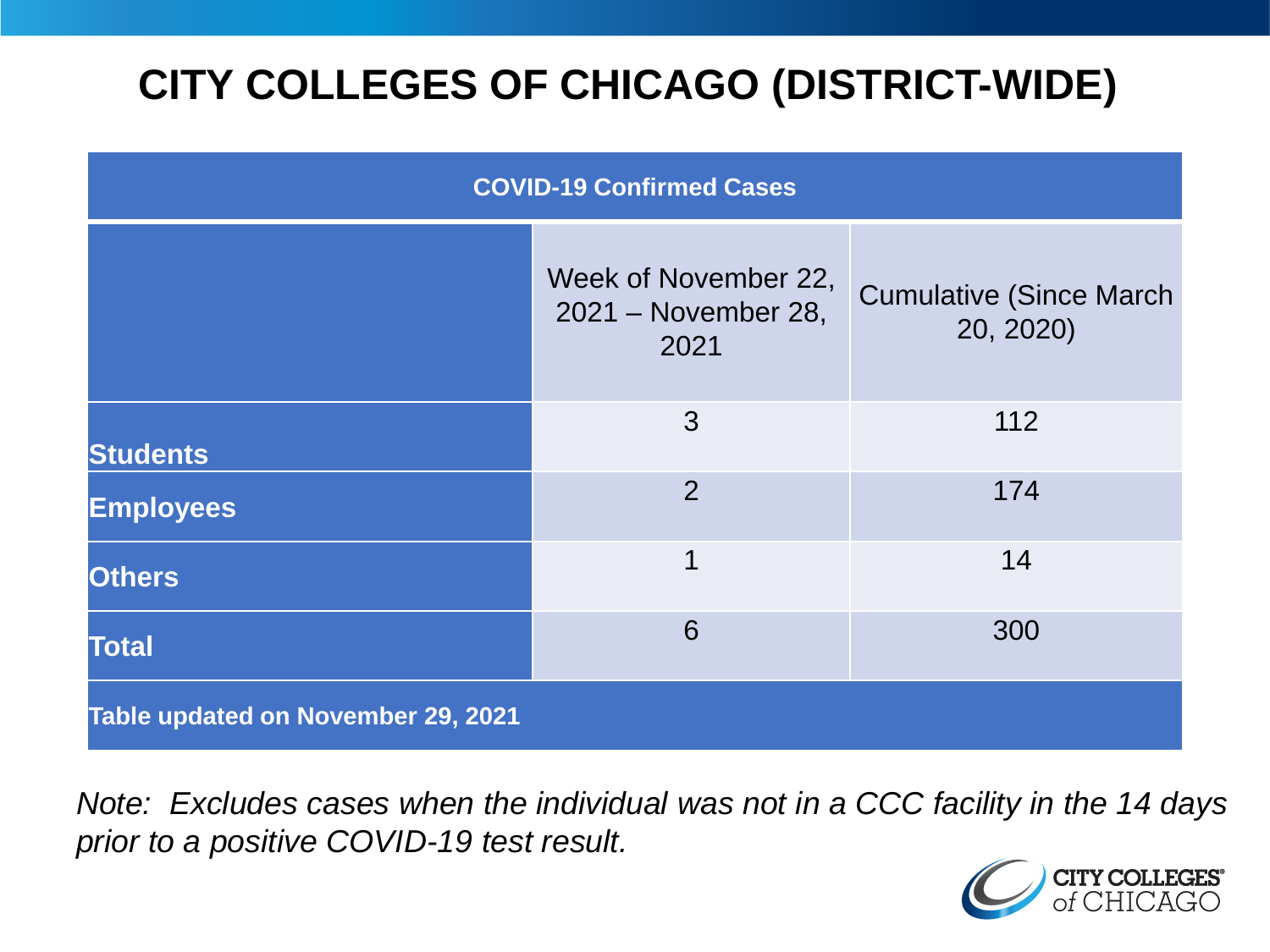### **DALEY COLLEGE**

| <b>COVID-19 Confirmed Cases</b>    |                                                     |                                              |
|------------------------------------|-----------------------------------------------------|----------------------------------------------|
|                                    | Week of November 22,<br>2021 - November 28,<br>2021 | <b>Cumulative (Since March)</b><br>20, 2020) |
| <b>Students</b>                    | $\overline{0}$                                      | 9                                            |
| <b>Employees</b>                   | $\Omega$                                            | 20                                           |
| <b>Others</b>                      | $\overline{0}$                                      | $\mathbf 1$                                  |
| <b>Total</b>                       | $\Omega$                                            | 30                                           |
| Table updated on November 29, 2021 |                                                     |                                              |

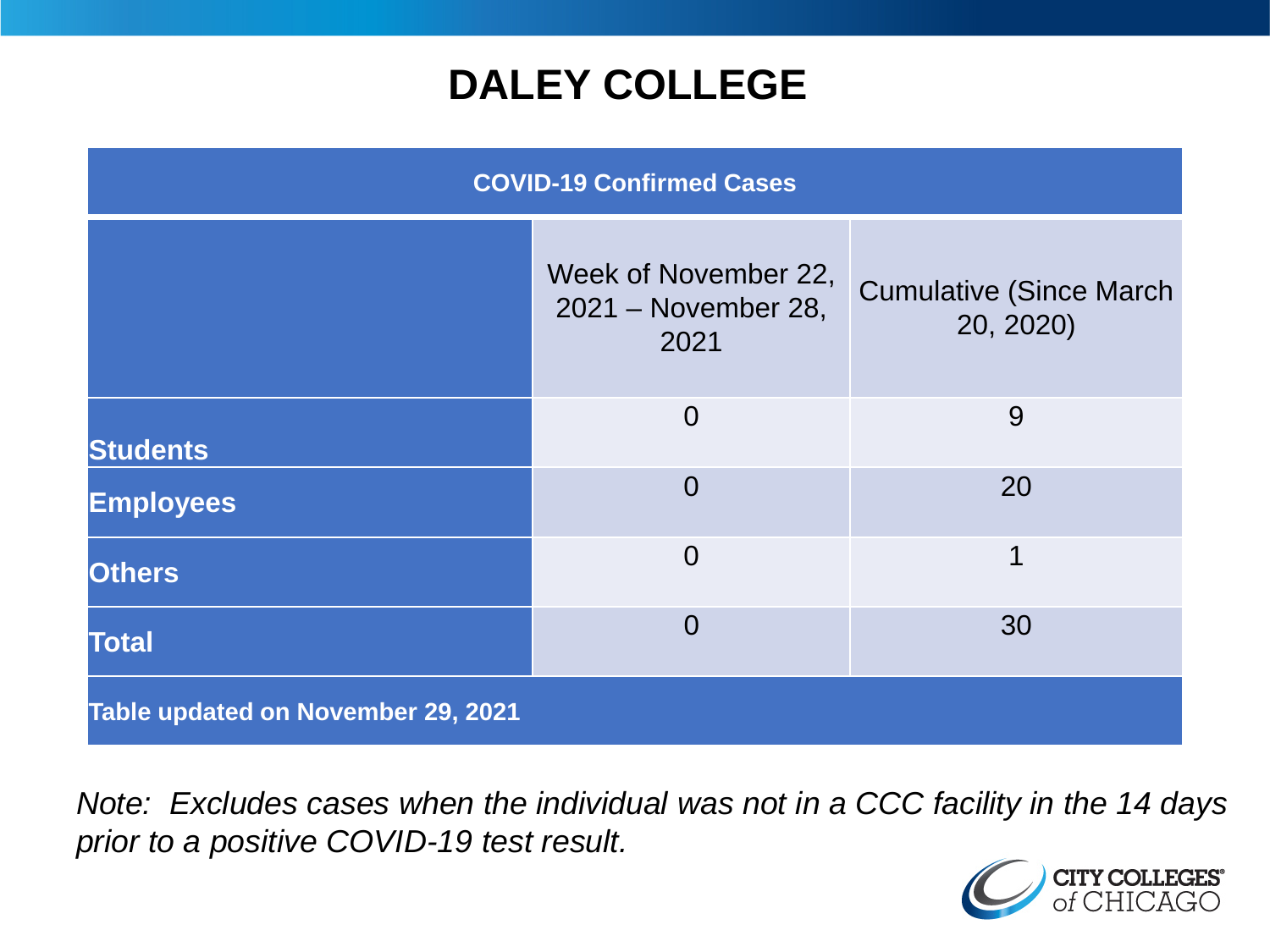### **HAROLD WASHINGTON COLLEGE**

| <b>COVID-19 Confirmed Cases</b>    |                                                     |                                              |
|------------------------------------|-----------------------------------------------------|----------------------------------------------|
|                                    | Week of November 22,<br>2021 - November 28,<br>2021 | <b>Cumulative (Since March)</b><br>20, 2020) |
| <b>Students</b>                    | 1                                                   | 20                                           |
| <b>Employees</b>                   | $\Omega$                                            | 17                                           |
| <b>Others</b>                      | $\overline{0}$                                      | $\overline{2}$                               |
| <b>Total</b>                       | 1                                                   | 39                                           |
| Table updated on November 29, 2021 |                                                     |                                              |

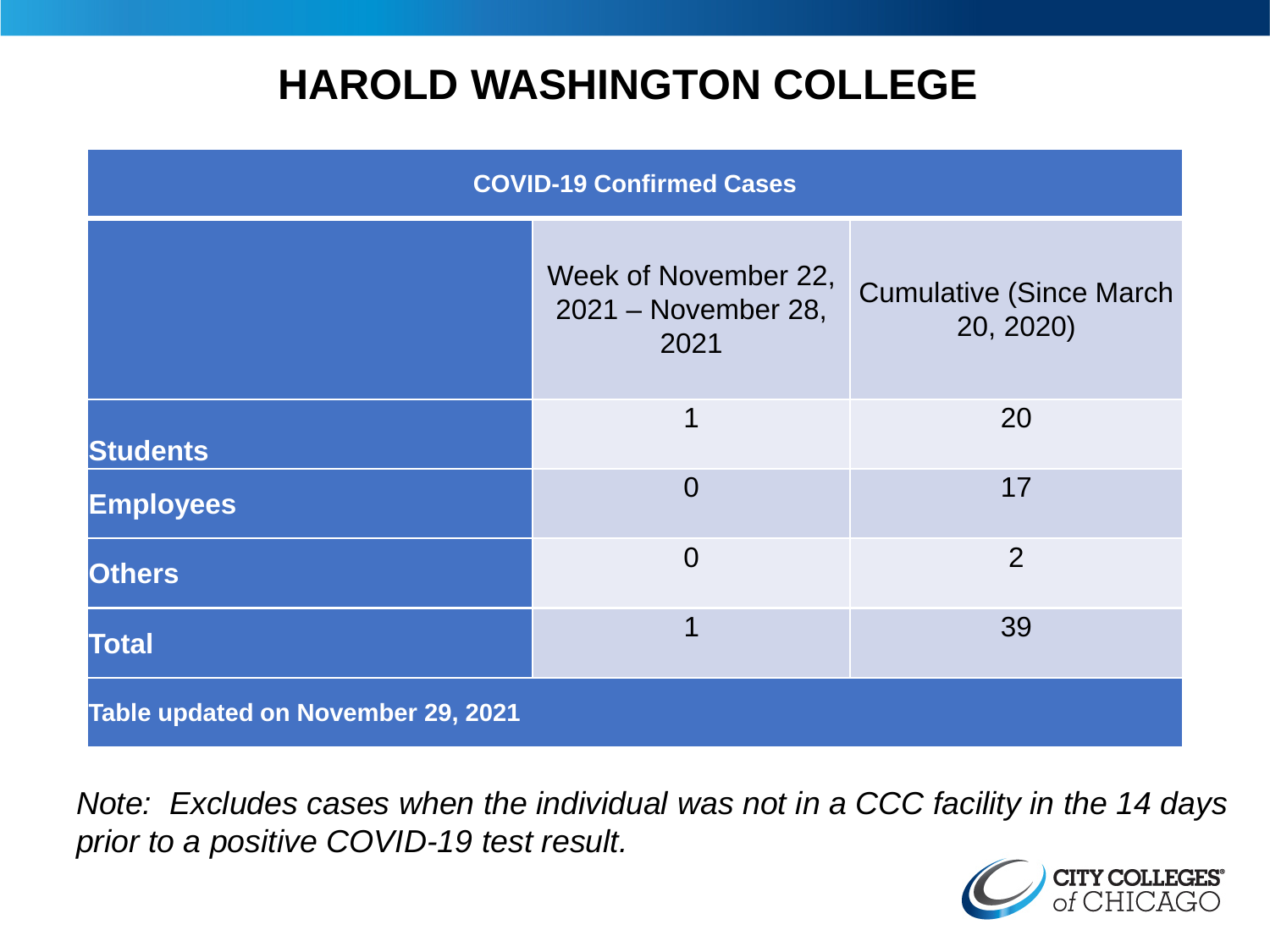### **KENNEDY-KING COLLEGE**

| <b>COVID-19 Confirmed Cases</b>    |                                                     |                                              |
|------------------------------------|-----------------------------------------------------|----------------------------------------------|
|                                    | Week of November 22,<br>2021 - November 28,<br>2021 | <b>Cumulative (Since March)</b><br>20, 2020) |
| <b>Students</b>                    | $\overline{0}$                                      | 10                                           |
| <b>Employees</b>                   | $\Omega$                                            | 35                                           |
| <b>Others</b>                      | $\overline{0}$                                      | $\overline{2}$                               |
| <b>Total</b>                       | $\overline{0}$                                      | 47                                           |
| Table updated on November 29, 2021 |                                                     |                                              |

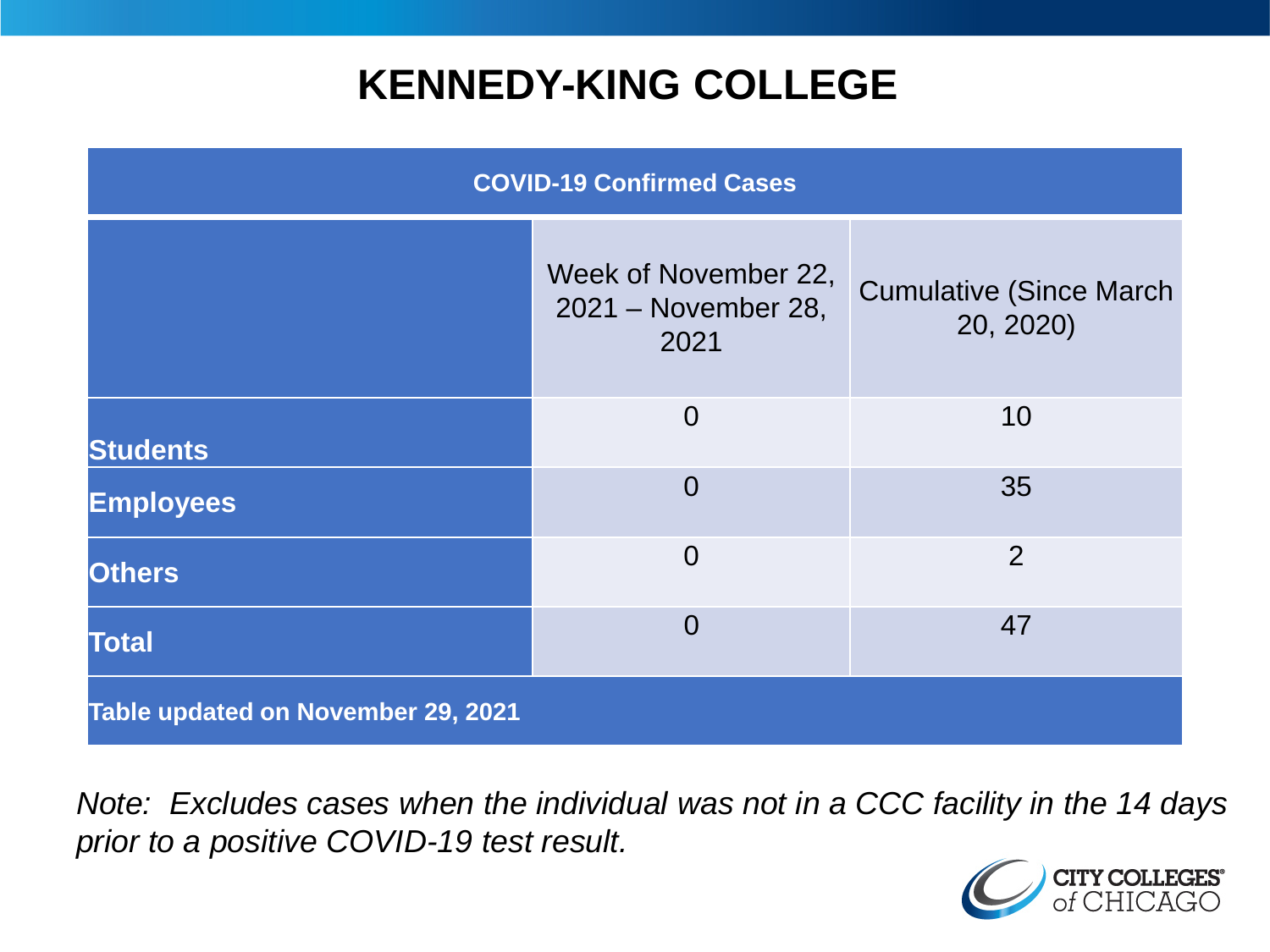# **MALCOLM X COLLEGE**

| <b>COVID-19 Confirmed Cases</b>    |                                                     |                                              |
|------------------------------------|-----------------------------------------------------|----------------------------------------------|
|                                    | Week of November 22,<br>2021 - November 28,<br>2021 | <b>Cumulative (Since March)</b><br>20, 2020) |
| <b>Students</b>                    | 2                                                   | 45                                           |
| <b>Employees</b>                   | $\Omega$                                            | 31                                           |
| <b>Others</b>                      | 1                                                   | 3                                            |
| <b>Total</b>                       | 3                                                   | 79                                           |
| Table updated on November 29, 2021 |                                                     |                                              |

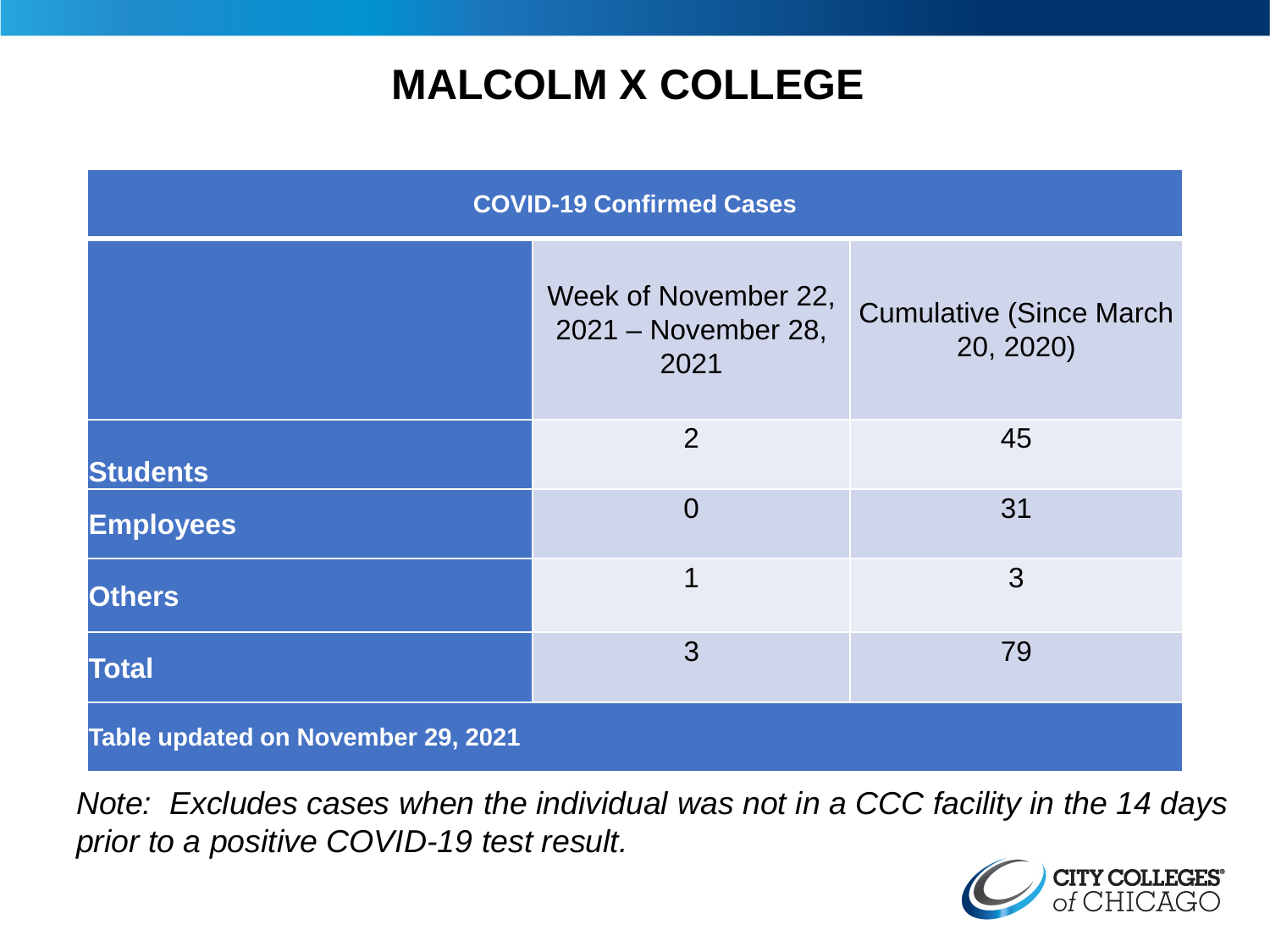# **OLIVE-HARVEY COLLEGE**

| <b>COVID-19 Confirmed Cases</b>    |                                                     |                                              |
|------------------------------------|-----------------------------------------------------|----------------------------------------------|
|                                    | Week of November 22,<br>2021 - November 28,<br>2021 | <b>Cumulative (Since March)</b><br>20, 2020) |
| <b>Students</b>                    | $\overline{0}$                                      | 5                                            |
| <b>Employees</b>                   | $\Omega$                                            | 22                                           |
| <b>Others</b>                      | $\overline{0}$                                      | 3                                            |
| <b>Total</b>                       | $\Omega$                                            | 30                                           |
| Table updated on November 29, 2021 |                                                     |                                              |

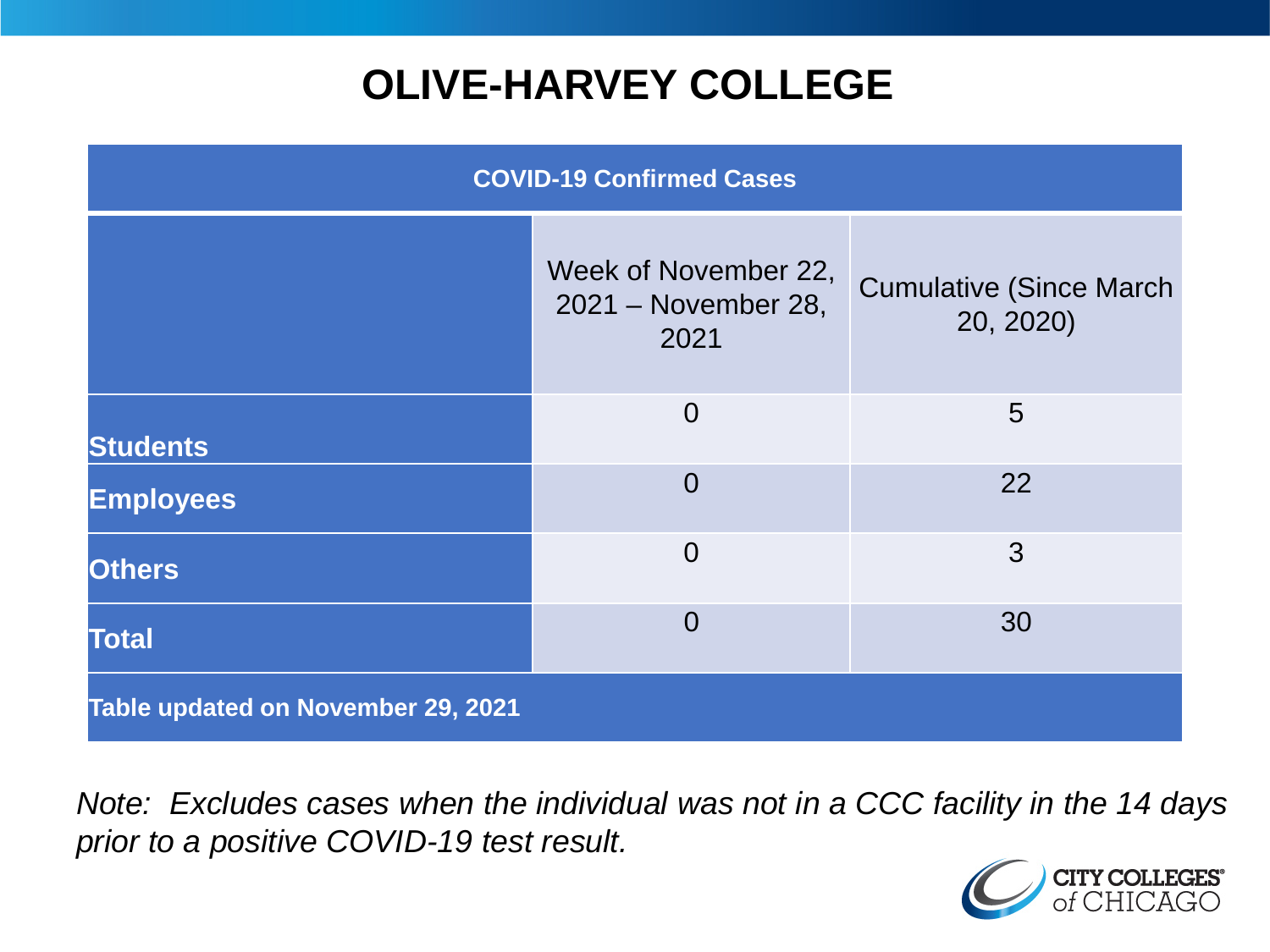### **TRUMAN COLLEGE**

| <b>COVID-19 Confirmed Cases</b>    |                                                     |                                              |
|------------------------------------|-----------------------------------------------------|----------------------------------------------|
|                                    | Week of November 22,<br>2021 - November 28,<br>2021 | <b>Cumulative (Since March)</b><br>20, 2020) |
| <b>Students</b>                    | $\overline{0}$                                      | 11                                           |
| <b>Employees</b>                   | $\overline{2}$                                      | 24                                           |
| <b>Others</b>                      | $\overline{0}$                                      | $\overline{0}$                               |
| <b>Total</b>                       | $\overline{2}$                                      | 35                                           |
| Table updated on November 29, 2021 |                                                     |                                              |

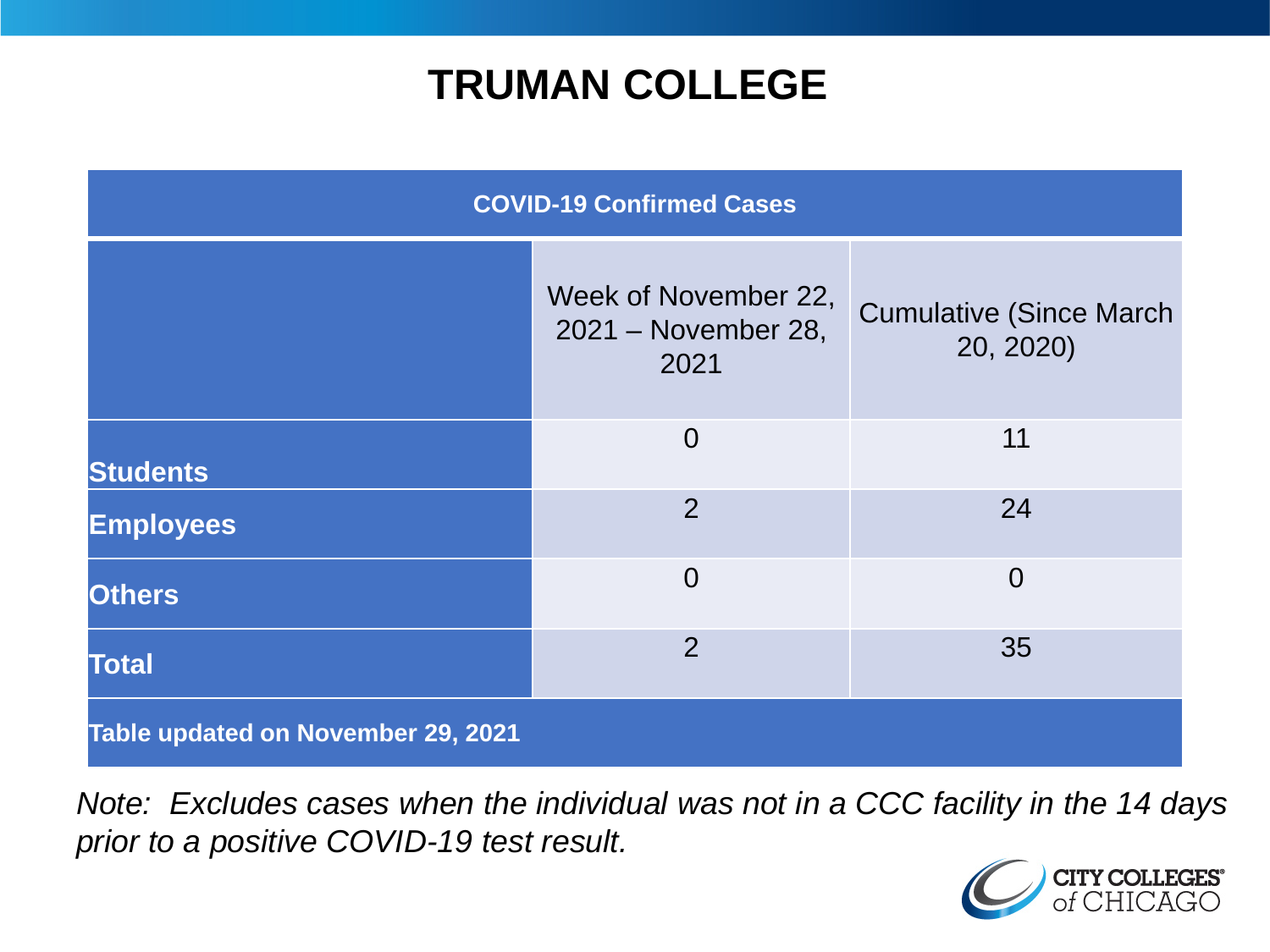### **WRIGHT COLLEGE**

| <b>COVID-19 Confirmed Cases</b>    |                                                     |                                              |
|------------------------------------|-----------------------------------------------------|----------------------------------------------|
|                                    | Week of November 22,<br>2021 - November 28,<br>2021 | <b>Cumulative (Since March)</b><br>20, 2020) |
| <b>Students</b>                    | $\overline{0}$                                      | 12                                           |
| <b>Employees</b>                   | $\overline{0}$                                      | 23                                           |
| <b>Others</b>                      | $\overline{0}$                                      | 1                                            |
| <b>Total</b>                       | $\overline{0}$                                      | 36                                           |
| Table updated on November 29, 2021 |                                                     |                                              |